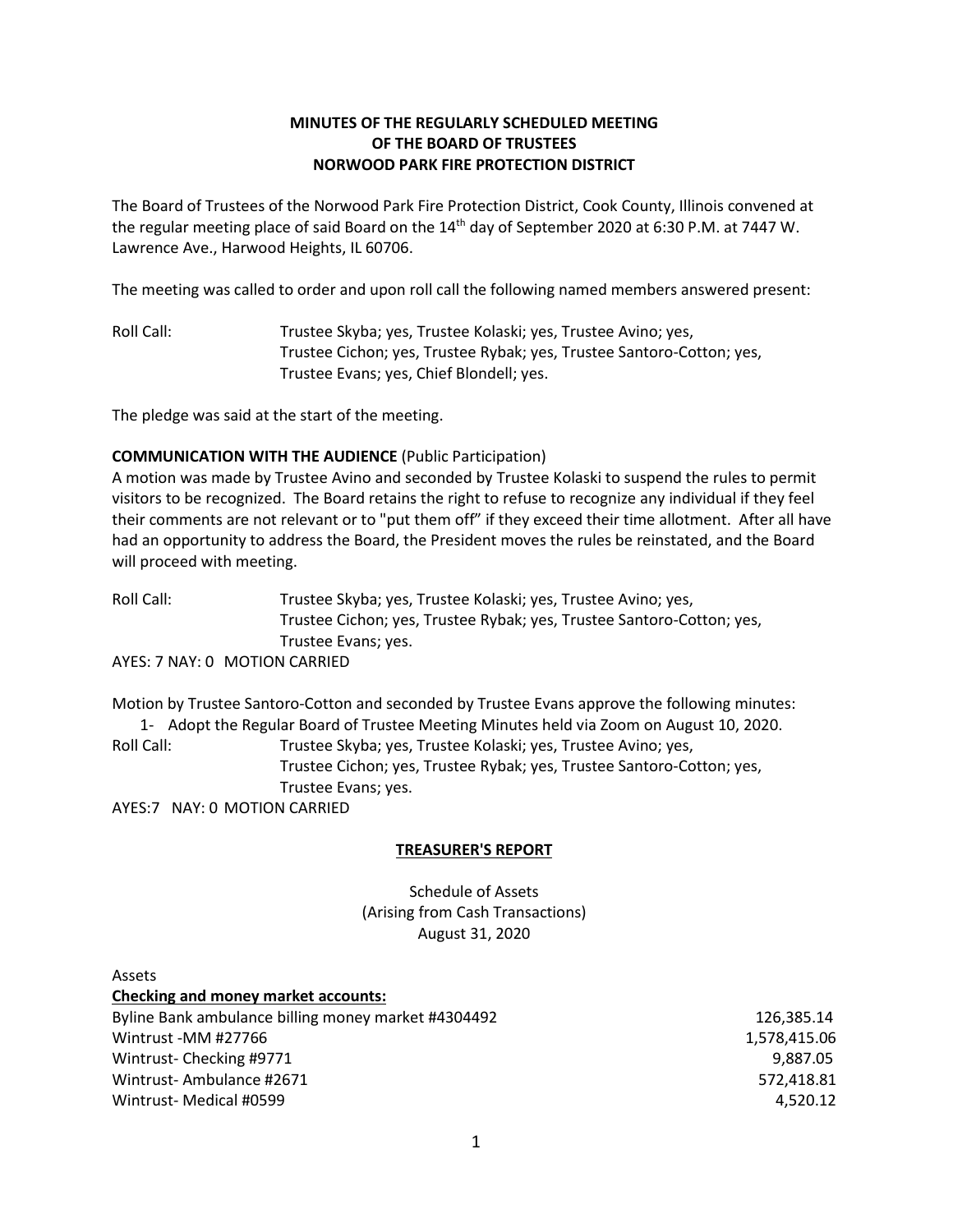| Wintrust-Donation #4129                                  | 653.61         |  |
|----------------------------------------------------------|----------------|--|
| Wintrust-FSA #0713                                       | 2,957.42       |  |
| Total checking and money market accounts                 | \$2,295,237.21 |  |
| Certificates of deposit (interest rate and maturity):    |                |  |
| Belmont Bank (3.00%, 02/10/21)                           | 683,834.90     |  |
| Belmont Bank (3.00% 01/21/21)                            | 573,440.19     |  |
| Belmont Bank (2.50% 01/19/21)                            | 400,490.99     |  |
| Total certificates of deposit                            | \$1,657,766.08 |  |
| Total checking, money market and certificates of deposit | \$3,953,003.29 |  |

Motion by Trustee Santoro-Cotton and seconded by Trustee Skyba to approve the August's accounts payable expenditures in the amount of \$1,094,977.34 and the Treasurer's Report as presented from the Financial Statements for August 2020.

Trustee Avino stated that the loan payoff was included in this month's expenditures. Trustee Skyba asked what the projection for property tax is. Chief explained that many taxes are held in escrow, we do not anticipate an issue.

| Roll Call:       | Trustee Skyba; yes, Trustee Kolaski; yes, Trustee Avino; yes,         |
|------------------|-----------------------------------------------------------------------|
|                  | Trustee Cichon; yes, Trustee Rybak; yes, Trustee Santoro-Cotton; yes, |
|                  | Trustee Evans; yes.                                                   |
| $AYES: 7$ NAY: 0 | <b>MOTION CARRIED</b>                                                 |

#### **Chiefs' Report:**

Chief stated that all Trustees have received a written report.

Chief stated the 9/11 ceremony was a success, we moved it inside due to weather. Norridge and Harwood Heights had their Honor Guard in attendance. There are pictures on Facebook.

Calls are steady, have not seen serious Covid related calls, but there are calls with "flu like symptoms". We had a couple positive Covid-19 employees and family members. IDPH guidelines are if they are nonsymptomatic, you are off for 10 days. No additional testing is needed, but a doctor's release.

\$150,000 has been approved by the Illinois General Assembly and is in their annual budget for Norwood Park Fire Department.

Cook County Covid relief we will receive about \$25,000.

GEMT- procured about \$27,000 in additional income.

There are some discrepancies on the Federal relief which we are currently looking at about \$16,000. We will involve Attorney Flaherty and make sure we are receiving all we should.

We will need to reclassify our ambulance billing rates to match the Cost Report for GEMT.

Trustee Rybak asked about the District's call volume. Chief stated that we are 150 less than last year but are still on pace to having our second highest call volume.

Met with the Finance Committee and Building & Equipment Committees prior to this meeting.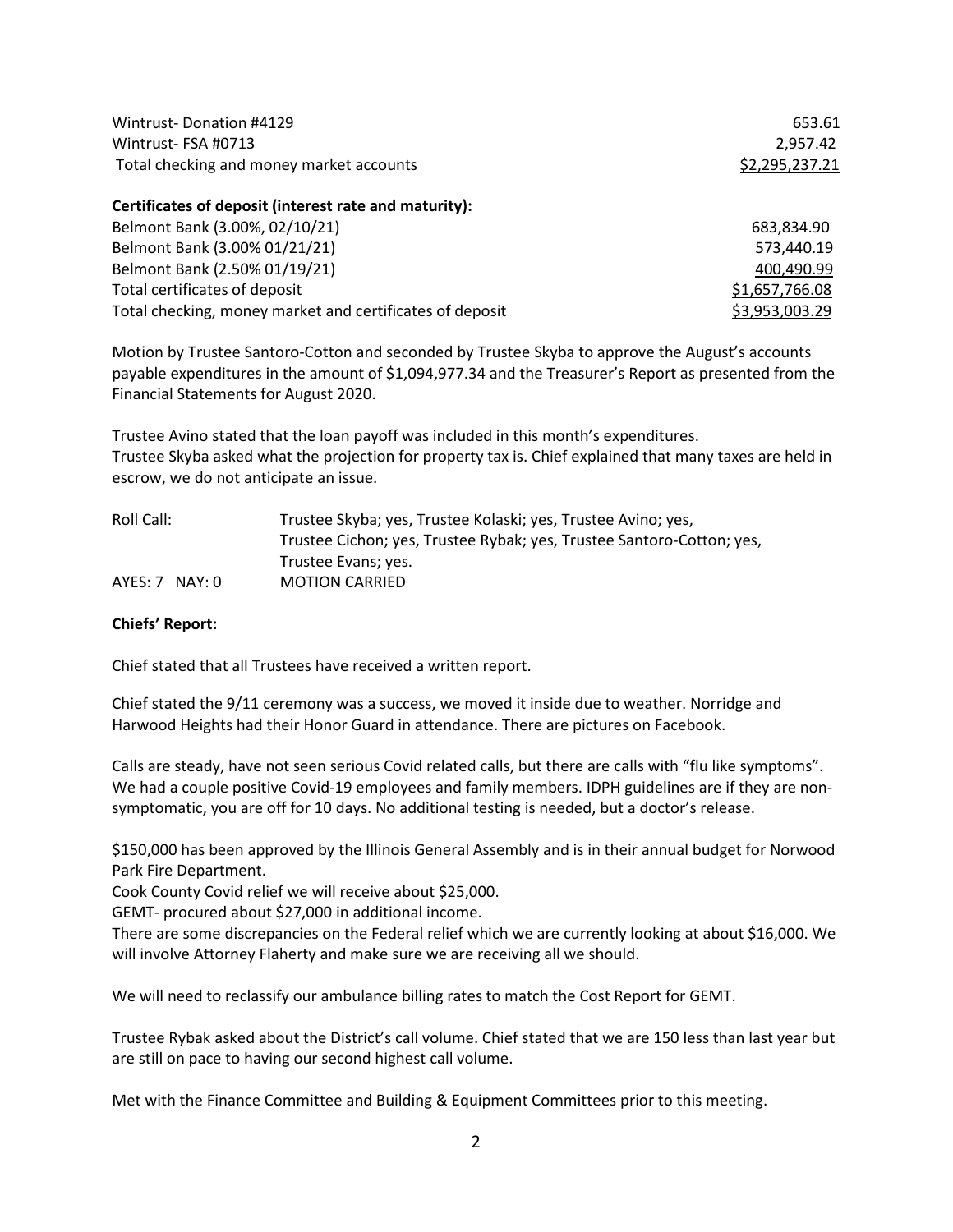Discussed MCD contract and electric at the Finance Committee.

Safety Town is canceled this year at the HIP. They have hired a company to film and make it virtual. The company will be coming to the firehouse to film what we normally do at the HIP. There will be kids to go through the safety house and perform stop, drop, and roll. Commander Koy is the point person.

We will need to make a move on Truck 104 soon. In January, the cost increases by 4%. The truck costs about \$1.4 million through Pierce/MacQueen. Our current truck is 27 years old and looks great on the outside but is a mess on the inside and is on its last leg. It currently has a value of \$25,000. Will meet with the Building & Equipment Committee again and then Finance Committee. If we finance for 10 years, the payment would be about \$14,000/month which was close to the loan payment which we no longer have.

Trustee Skyba asked about the different amounts for MCD. Chief explained the difference between being a client and a member. With the higher costs we would have ½ the voting rights and equipment would belong to MCD. We are going to be receiving a grant for radios which now they belong to us. We will re-evaluate in 2-3 years. MCD had good dispatchers. Spoke with Attorney Flaherty and he stated that we do not have a legal obligation to go out to bid due to the specialized equipment we have with MCD. MCD is drawing up a legal contract, we will have Attorney Flaherty review it and then bring it to the board.

We have been having weekly officer meetings due to Covid-19, we will be submitting to FEMA to be reimbursed for the OT.

We met with Cindy Brennan and Ginny Logan from Resurrection about the flu shot program this year. We have ordered 450 vaccines and should be able to get more if needed. The drive-thru shots will be on October 8<sup>th</sup>, 9<sup>th</sup>, and 10<sup>th</sup> from 9am-1pm. Commander Peistrup will be going with Ginny Logan to the homebound on October 13<sup>th</sup>.

Dr. Hassard is very happy that Norwood Park is doing this and that paramedics can administer the vaccine.

We will have an express line for individuals that have the form completed and no issues. Our Boot Day was a trial for this, and we have a good game plan.

Chief spoke to both mayors and will be doing a robocall to help inform the residents.

Harwood Heights Police Department will be responsible for the traffic on Lawrence.

The residents will remain in their vehicle if possible, our employees and the nurses will be the people at risk but will be wearing the proper PPE. We are going to order pens and anyone who needs to complete paperwork will keep the pen. Trustee Evans stated she has pens and will drop them off.

Motion by Trustee Skyba seconded by Trustee Santoro-Cotton to approve the Chief's report for August 2020.

AYES: 7 NAY: 0 MOTION CARRIED

**President's Report:** Trustee Cichon states he had nothing to report. We need a game plan for the truck, and it is always on his mind. Keep up the good work and stay safe.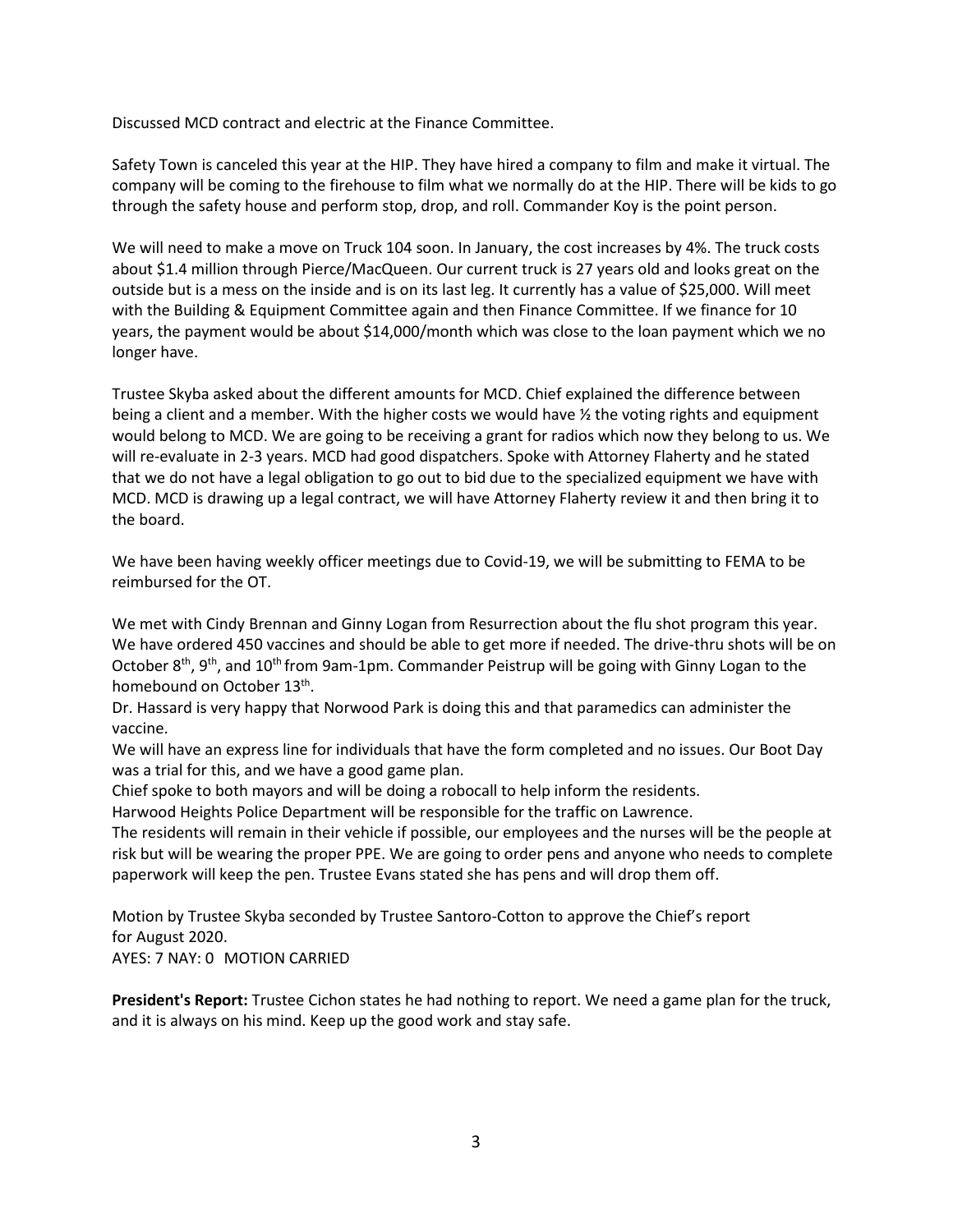## **Committee Reports:**

Finance Committee- Trustee Avino stated they met and are recommending we remain a client with MCD, we cannot justify the extra money to become a member. We will continue to pay for our own equipment for the base radios.

On the agenda is a motion for electric with Direct Energy. We will not be doing anything for gas since they are at rock bottom prices.

The truck is going to be the biggest item coming up.

Building and Equipment Committee- Trustee Evans stated they met and discussed the 3 truck options. They will narrow it down before coming to the whole board, they want the opinion of the firefighters. Chief explained that there is a need for 2 squads (#108 & #111). There are only 2 options through the coop. Once the money is approved, they will figure out which is the best option, there is a 3 month wait on delivery.

These will replace the 2010 Tahoe that is currently #108 and the 2012 Chevy Impala that is currently #109. One of the new vehicles will be the Command Car, the Command Car will then become #109. The Deputy Chief will know if we should trade in or sell the vehicles.

We need to keep a rotation going so all vehicles do not need to be replaced at once. We have 2 ambulances that were reboxed in 2018 and an ambulance that is from 2015.

We will need an engine and cannot do both, at some point we will need a referendum, we cannot keep kicking the can. We are having \$20,000 annually in repairs on our best engine. Lieutenant Davila is working on equipment and saving us thousands of dollars, he is also researching ways to save money on where the engines go for repairs.

Windows will need to be replaced in the next couple of years.

We need to keep our fleet as young as possible

Trustee Evans stated that there will be a vote on the truck by the end of the year.

Policy & Strategic Planning Committee- Trustee Kolaski stated that everyone has been issued an USB drive with the policies and contracts on them. The page numbers have also been updated so they coincide with what page you may want to print. When you leave office, you will need to return the USB. If there are changes, they will be updated and the card in front will show the amended dates.

Community Relations Committee-Trustee Santoro-Cotton stated the Chief covered everything in his report. There will not be a Christmas party this year due to Covid-19.

Trustee Skyba asked if there are going to be breast cancer t shirts to sell. Chief stated this is time consuming to try and run a fundraiser and that we will not this year.

Pension Fund Member & Commissioner Oversight- Trustee Skyba stated that there is a meeting next month and classes are coming up.

There is Continuing Education coming up for trustee training, we will email you the information.

**Old Business:**

None